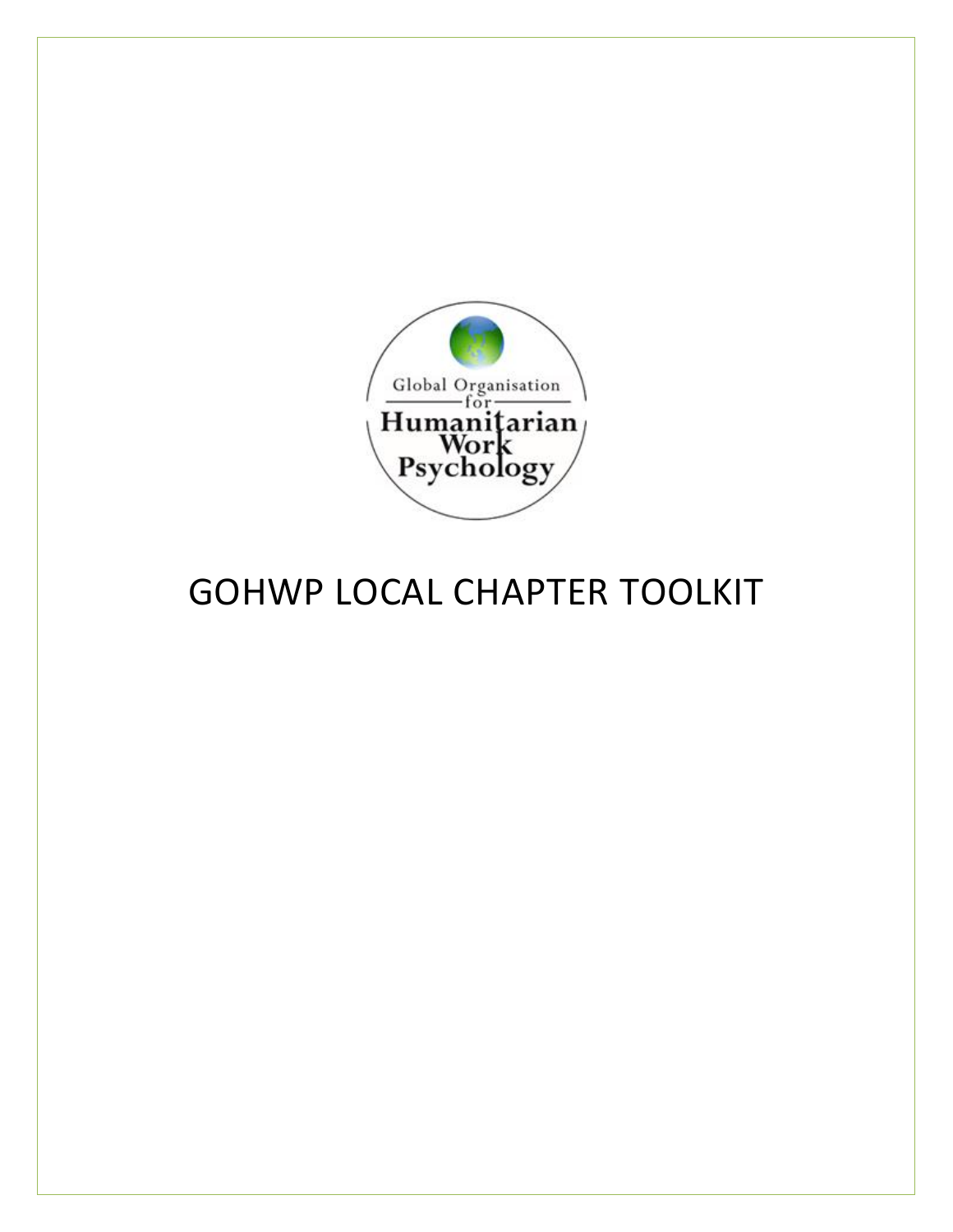Thank you for your interest in starting a local chapter of GOHWP, the Global Organisation for Humanitarian Work Psychology! We're excited that you want to pursue the broad goals that are part of GOHWP's charter on a local level, and hope that you find this document useful. One of the things we will encourage you to do is to apply a phrase with which we're all familiar: Think globally, and act locally. It's only through concerted action at the local level that much broader change will be able to happen.

As you start the steps to create your chapter, be sure to check if there is another local chapter already operating in your area. We will maintain a list of active chapters, but you are welcome to contact us directly at info@gowhp.org to find out who else in your area is doing this kind of work. Just in general, we hope to be a resource for you as you build *your* chapter in *your* way. GOHWP isn't an oversight body; we're here to facilitate the much broader conversation about what we can all do to advance humanitarian work psychology, both in terms of using work/I-O psychology to aid humanitarian organisations and in helping the global community understand the psychology of humanitarian work.

Humanitarian work psychology (HWP) takes a deliberate step to provide a dynamic response to growing humanitarian challenges and opportunities in recent times. The field is concerned with some of the organizational causes of, and solutions to, humanitarian issues like poverty, hunger, poor health care, and illiteracy. GOHWP is a global organization of experts and practitioners of work psychology bound together by a common interest to apply the field toward the betterment of humanity. We believe that by working with thought leaders in research, practice, policy, and media, wecan make significant contributions to organised efforts to enhance human welfare and promote a culture of dignity and well-being in work organisations.

Why form a local chapter? We think there are many reasons, but here are a few:

- 1. The amazing feeling you get when supporting the cause and work of GOHWP.
- 2. An opportunity to create a local GOHWP community.
- 3. Dedicated space on the GOHWP website to highlight your chapter's work.
- 4. Access to the network of local chapters around the world.
- 5. General fun company of other like-minded GOHWP fellows.

If that appeals, then read on. In the following pages, we provide initial tools and guidance for founding and continuing local chapters of GOHWP.

*GOHWP would like to thank Emmanuel Ashitey for his hard work on this guide. We would also like to thank the SIOP Local Groups Committee, for their kind permission to utilize elements of the April 2017 version of their local chapter guide in crafting the present document.*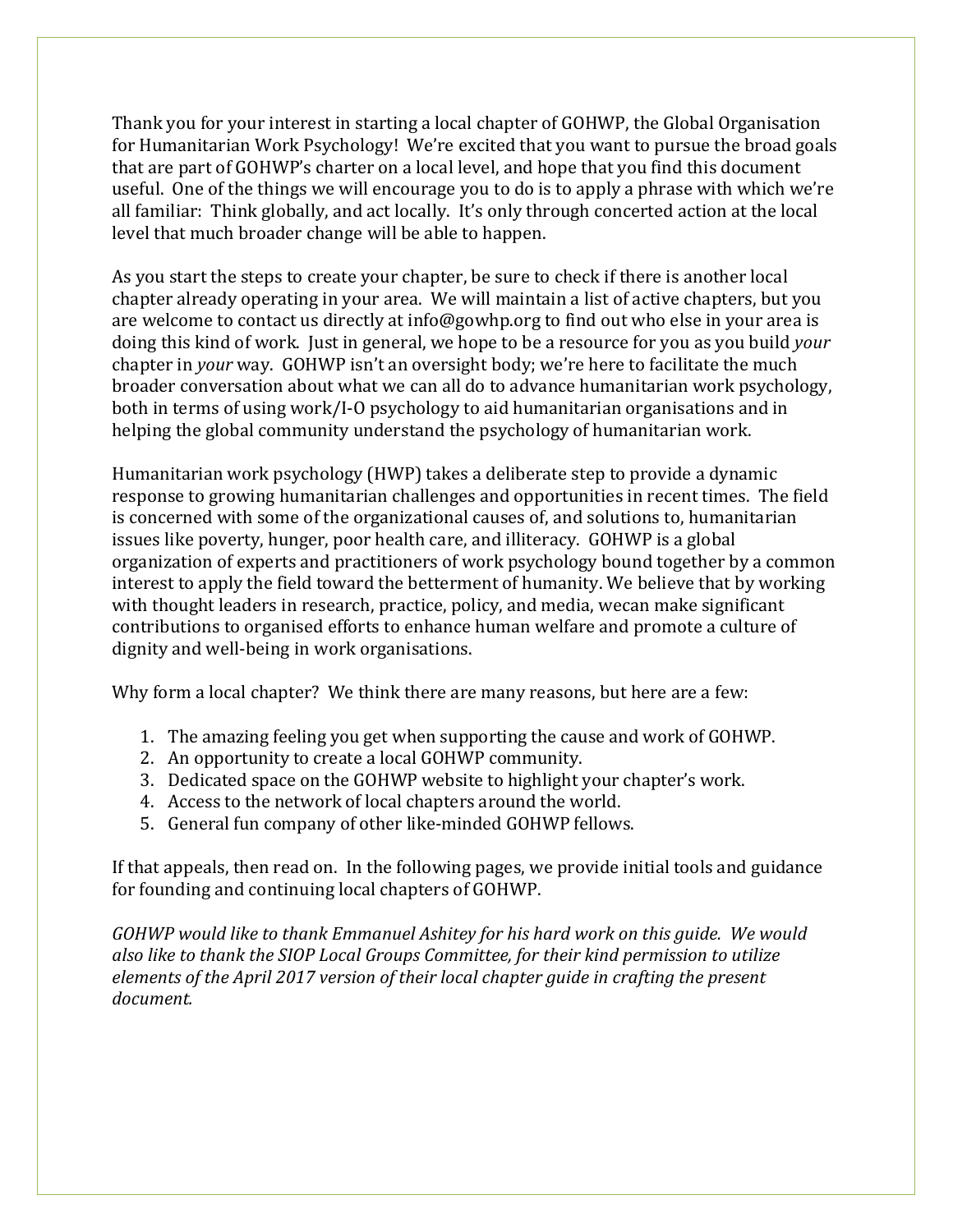# **Who We Are**

In order to think clearly about who you want your group to be, it's important to understand the broader goals of GOHWP. The Global Organisation for Humanitarian Work Psychology has three primary goals:

**Goal 1**. To develop, promote, and support the field of humanitarian work psychology and its participants, by, among other things:

- Driving academic research, applied projects, education, and training efforts;
- Promoting representation from local communities across the globe; and
- Assisting in the development, adoption, and observance of best practices within the field of humanitarian work psychology.

**Goal 2**. To promote our values in the disciplines, organisations, and societies with which we engage – prominently including the discipline of psychology, the sub-discipline of organisational psychology, and actors involved in enhancing human welfare.

**Goal 3**. To promote and engage in humanitarian activities as organisational psychologists, including contributing to poverty reduction and to the empowerment of marginalised groups.

These are some of the values that we aspire to support in the world and to operate by in our own conduct:

- 1. Social Justice procedural, distributive, and interactional justice;
- 2. Self-Determination an opportunity and power to direct one's life;
- 3. Respect for Diversity respect and acceptance of unique social identities;
- 4. Accountability working with and being accountable to those who are subjected to inequality, injustice, and poverty;
- 5. Empowerment supporting and facilitating marginalised groups to participate fully in society.

The question then becomes, how do you structure your chapter to support these goals, and which goal/goals do you want to work toward?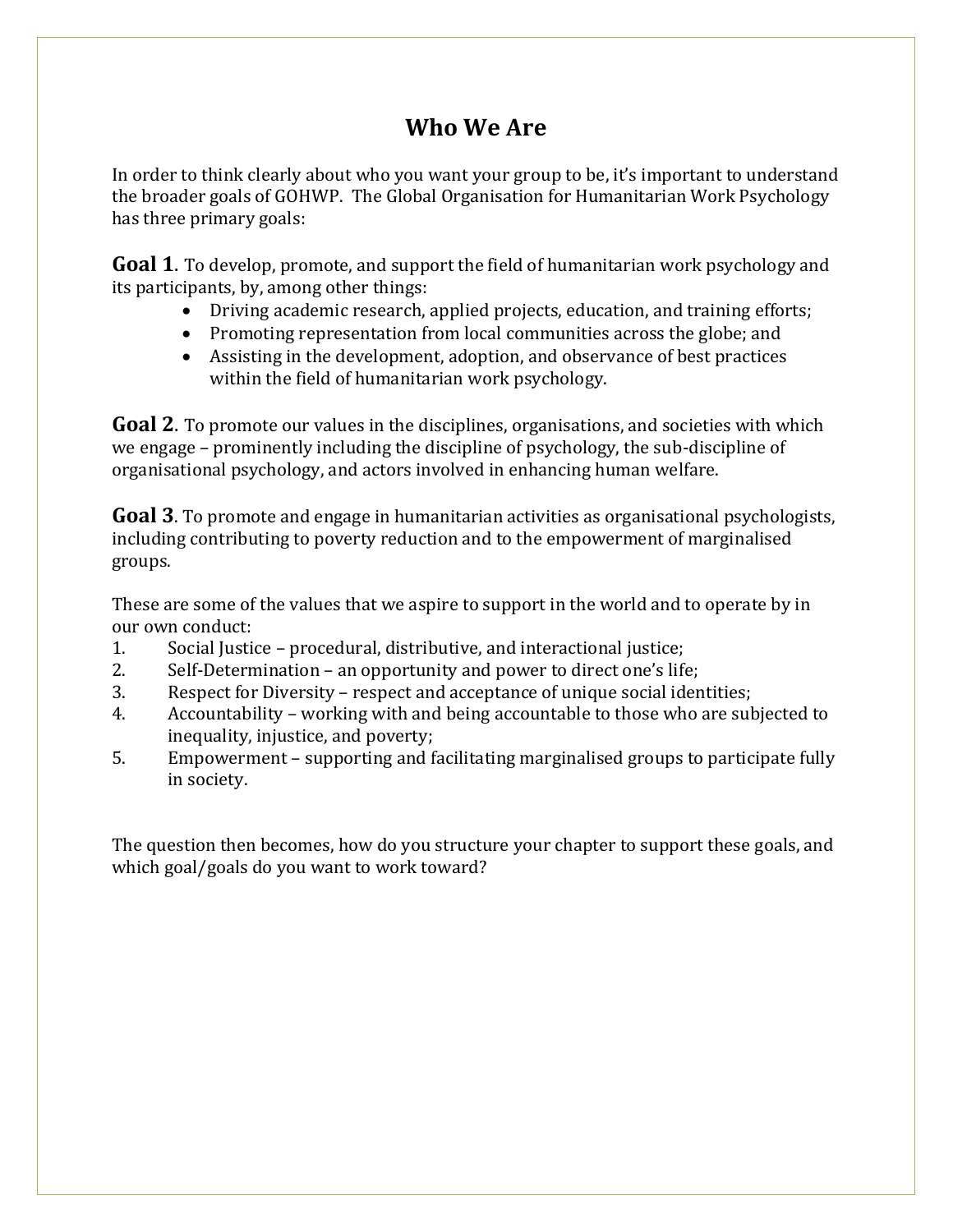# **PHASE I: WHO ARE YOU?**

The first thing you will need to do, in order to form your local chapter, is determine who you are and who you want to be as a group. This involves a number of steps, though as you will see, many of the activities we describe will occur more or less simultaneously as you work through creating your charter/by-laws.

# **Step 0: Have a planning meeting.**

The planning meeting should include those individuals who have indicated an interest in forming a chapter, and will probably provide you with most of the candidates for your initial round of officers/executive board. We recommend forming a committee of at least 2-3 people to begin a chapter. For student-led groups, we strongly recommend securing a faculty or administrator's involvement. **Make sure that some or all of the individuals who want to be involved in leading your chapter are members of GOHWP**, and encourage anyone who is not a member (either full or student) to join: <http://gohwp.org/membership/>

Several initial actions should be taken in preparation for the first public meeting, though we will note that many of the things discussed in the planning meeting should be subject to change as the membership grows. In the planning meeting, the founding members should discuss roles/divide up work in advance of your first elections. Once elections occur, this work should be assigned to the relevant individual(s).

Before, starting, reach out to GOHWP leadership [\(info@gohwp.org\)](mailto:info@gohwp.org) to be sure you have the most up-to-date version of this toolkit.

Things to happen at the first planning meeting include (but are not limited to):

- Designate someone to keep written minutes of the meeting.
- Discuss chapter formation. Assign one person or create a committee to draft the bylaws.
- Prepare a spreadsheet to track membership and member contact information. Remember that GOHWP as an organisation has no dues at this time, and anyone who joins a local chapter is also eligible to join GOHWP, either as a full member (professionals and graduate students) or a student member (undergraduate students). Your spreadsheet should include member names, email addresses, and status (member or student) in your chapter. As individuals join the local chapter, encourage them to submit applications for membership to GOHWP as well.
- Spreadsheets should be submitted to GOHWP by **December 20** of each year, so that we have an accurate accounting of worldwide membership. We will *NOT* send unsolicited emails to individuals who have not joined GOHWP itself. You are not required to submit an updated spreadsheet every time someone joins (in fact, we would ask that you not do so – once a year is fine!). Please be sure that your spreadsheet includes your chapter name as part of the filename.
- Discuss potential chapter activities. It is recommended to hold a meeting once a month, to keep members engaged, and at least one end of year meeting annually.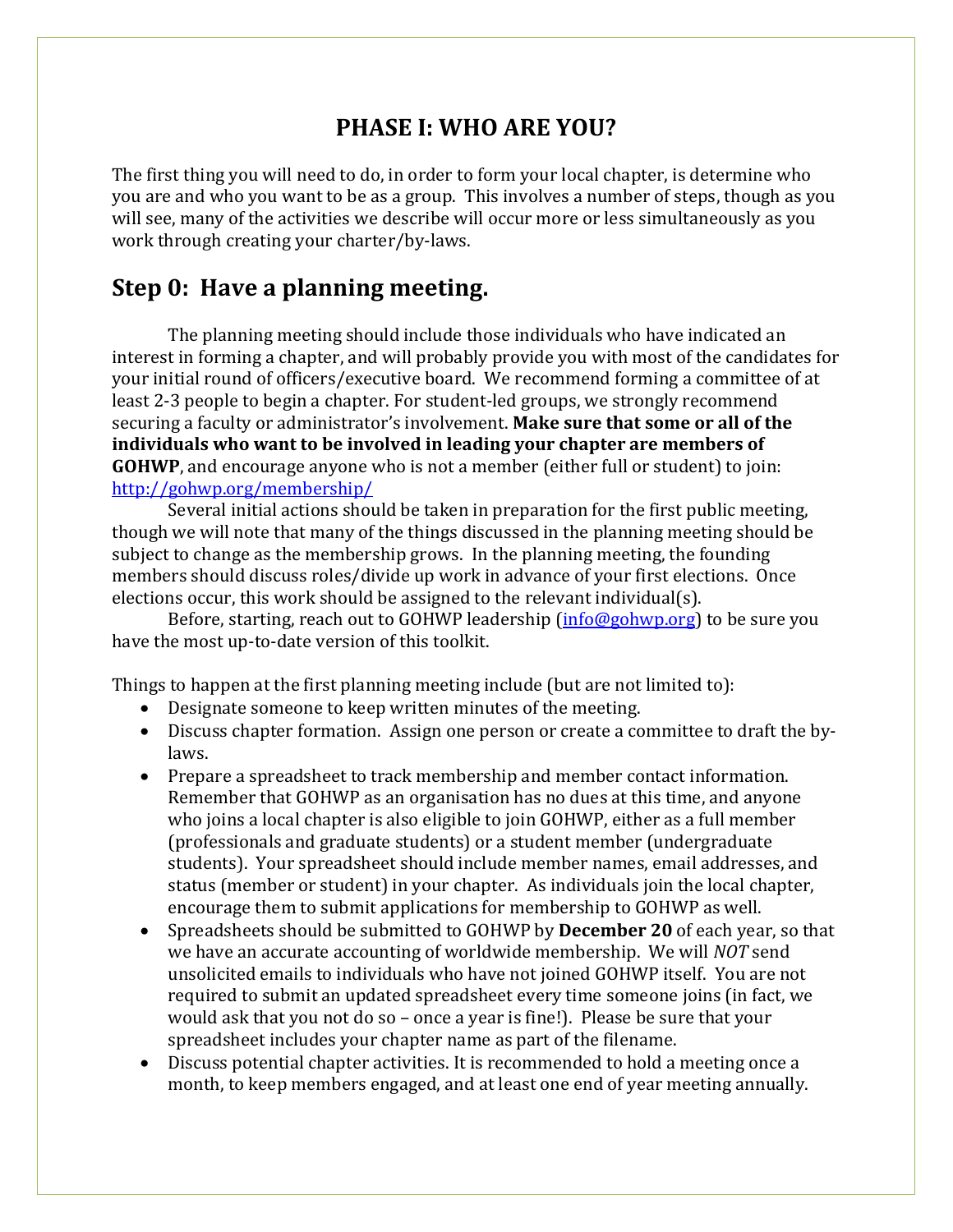### **Step 1: Establish a charter or by-laws for your group.**

Have a clear mission statement. For example, "To advance the understanding of humanitarian work psychology at a local level." This will allow you to communicate who you are not only to members, but to any organizations (such as your university, if you're establishing a student group) who might want to know what you do.

Next, create thorough by-laws. You need to have a solid set of guidelines for how your chapter will function. You are welcome to utilize GOHWP's by-laws as a template for your own. You may add additional criteria but those should not conflict with existing GOHWP bylaws. They can be found here: <http://gohwp.org/by-laws/>

**Note**: Your by-laws will need to be approved by a vote of your membership at the first full convened meeting. Once they are approved by your membership, they should be submitted to GOHWP for archival purposes and publication to the GOHWP website. You are welcome to submit a draft of your by-laws to GOHWP leadership in advance of the vote for feedback, but this is not required.

## **Step 2: Determine who your members will be.**

Most chapters will fall into either a "professional" or "student" classification. However, you have the freedom to define your membership as you see fit. If you are university-affiliated, you will primarily be a student organization, but local professionals who want to be involved with others who are passionate about HWP can certainly attend meetings and contribute to the group as a whole.

If you identify as a primarily "professional" organization, you may still want to reach out to local universities and talk to the psychology and business faculty about what you're doing. Having student members can bring an exciting perspective to your discussions!

GOHWP wants you to build the chapter that is best for your community and your needs. We also want you to be as inclusive as possible, so if someone approaches your group who might not fit the "ideal" profile, we hope you will give them every consideration.

### **Step 3: Establish a leadership structure.**

One of the key decisions your chapter will need to make has to do with its leadership structure. Depending on whether you primarily identify as a professional chapter or as a student-focused chapter, that leadership structure will differ. If you are a professional chapter, your by-laws should include any relevant parliamentary processes dedicated to the choosing/election of officers. If you are a student-focused chapter, an advisor must be identified, and must meet all of the requirements for a student organisation advisor as prescribed by your university. Two example leadership structures are outlined below.

#### *Two Sample Structures*

One model you can follow is that of GOHWP itself, which has an elected Chair, an elected Vice-Chair, and an Executive Board. This model distributes responsibility and allows for some flexibility in roles, so depending on your chapter, that may be what you're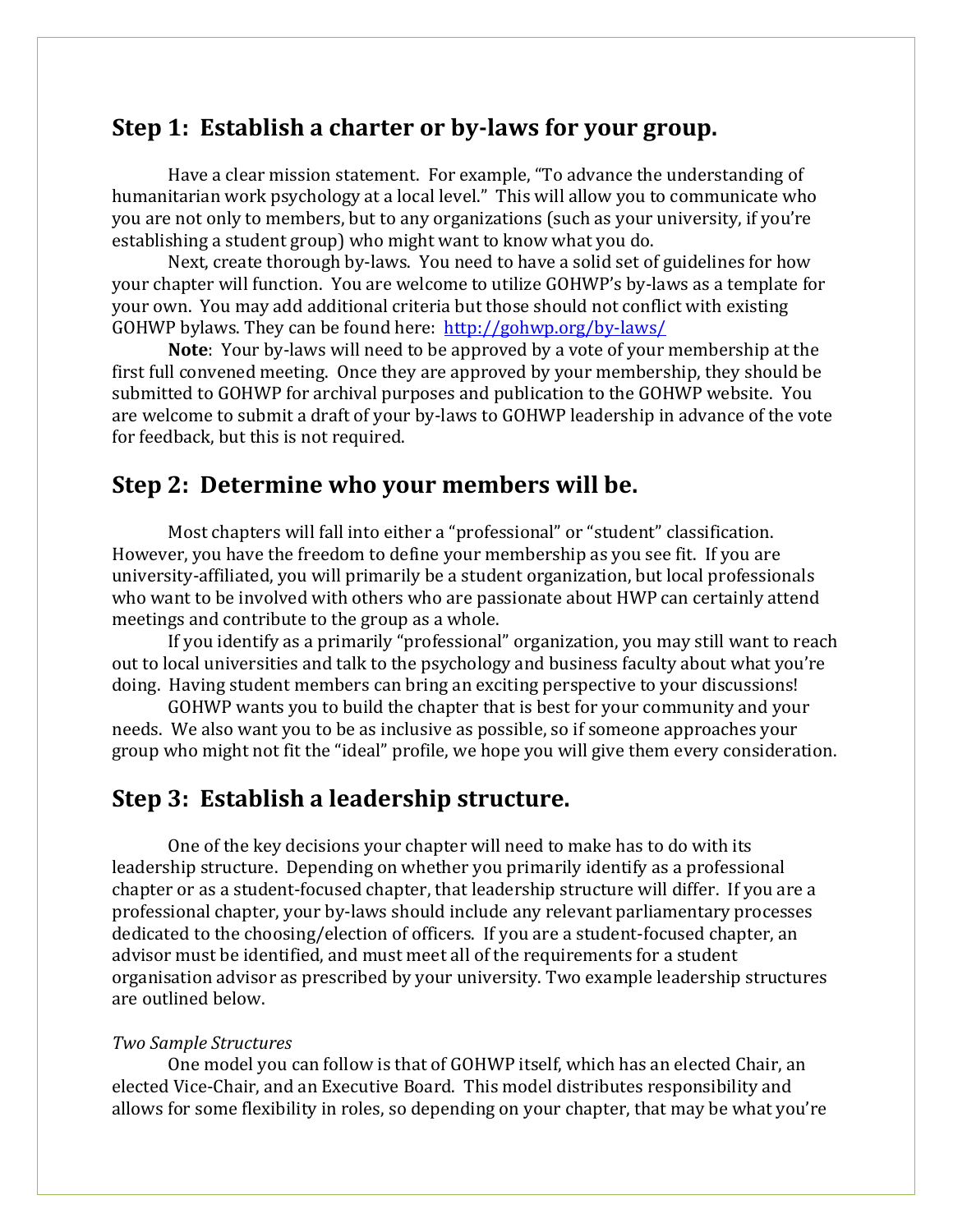#### looking for.

A second model is the kind of "classic" model many organizations utilize. This would involve electing a President, Vice President, Treasurer, and Secretary, along with any other roles you feel are important and that you define in your by-laws (e.g., Historian, Community Outreach Specialist, Media Contact). This has the obvious advantage of more specifically defining the roles of the individuals who represent your chapter.

In either case, it is important that members be given a direct voice in choosing chapter leadership. The procedures for voting should be clearly delineated in your bylaws.

*What is the role of the advisor?* GOHWP chapters housed in a university setting must have a chapter advisor. Because each organisation is unique, the choice of GOHWP chapter advisor will vary and should be tailored to the needs of the chapter. The advisor should be a member of GOHWP who has the time to connect with members and is able and willing to provide support and guidance. The advisor may or may not be a faculty member (though this may be required, at your university), but must be someone dedicated to the principles of HWP and the delivery of compassionate HWP activities. Having more than one advisor is fine. Chapter advisors develop and implement nomination and selection procedures, update member information with the GOHWP executive board, plan and oversee activities, and work with chapter members to implement activities aligned with the mission of GOHWP.

# **Step 4: Establish committees and roles.**

If you have a formal officer structure, some of this will be easy, but you will likely still need to form committees related to specific tasks or goals your chapter has. You will probably also want to have committees related to things like communications and event planning, but the full scope of the committee structure is up to you.

# **Step 5: Make other key chapter decisions.**

- Will you have dues? If so, how much? If not, what sources of funding will your chapter need to pursue?
- What kinds of meetings will you have? How formal/informal? How often? Where? When? Will you only use a single venue, or will you change it up?
- Will you have special events outside of meetings (e.g., happy hours, dinners, joint meetings with other local groups)? If so, will those be open to the public?
- What do you want to *happen* at your typical meeting?
- What is your budget? Will you pay guest speakers? Will you seek sponsors for your chapter? What expenses are you likely to have just to hold your regular meetings?

You probably can't answer all of these questions now, but these – and more – will be things your chapter ought to pay attention to as you grow.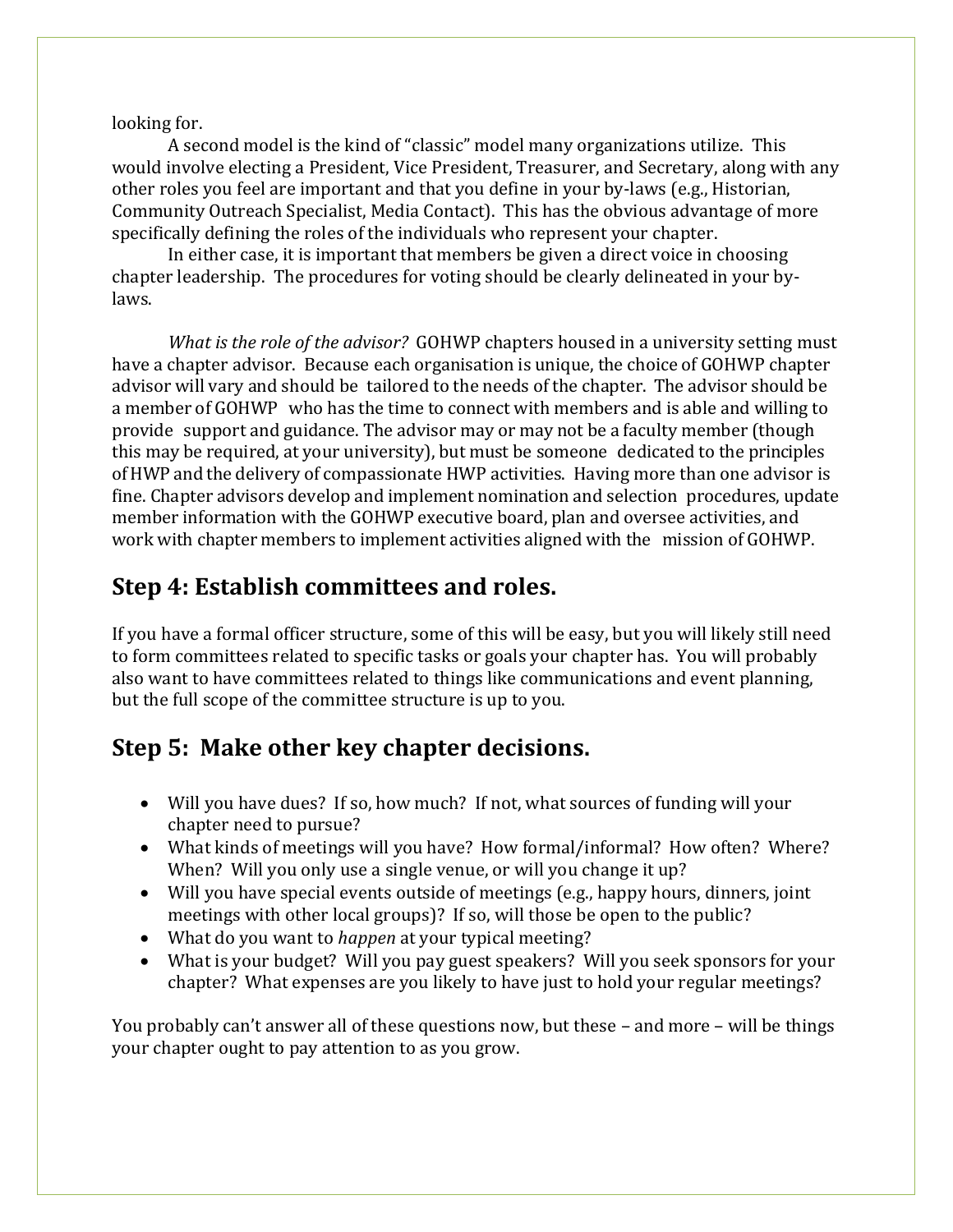*Much of the material in the following sections was adapted (sometimes verbatim) from the SIOP Local Groups*  document; our thanks once again to the committee members who put this together. They said everything well *enough that in many cases, it was hard to improve on it!*

# **Preparing for a successful launch of your GOHWP chapter**

- I. Get a strong first speaker. Speak to other GOHWP groups about recommended strong attractions, or reach out to GOHWP leadership.
- II. Advertise!
	- A. Starting at least 3 months in advance, send monthly reminders. At 1 month out send a reminder every week.
	- B. Advertising avenues:
		- 1. Word of mouth Ask people to spread the word.
		- 2. Colleges and universities Students offer a great opportunity to get early-career individuals attending. Ideally, you want a balance of university and business people, but at the beginning you really want a nice crowd. Ask professors to spread the word, as they will have a stronger professional network to attract people to attend the event. Some offer extra credit for attendance or sponsor class trips, and local chapters of psychology honor societies (in the U.S., that would be Psi Chi) will often be interested in partnering to present information about a less well-known area of psychology to their members.
		- 3. GOHWP will be happy to share the word about your meeting on our website and/or social media!
		- 4. Local humanitarian or business groups that might be interested.
		- 5. Business contacts.
		- 6. Social Media: LinkedIn, Twitter, etc.
- III. Even if you eventually plan to charge attendees, DO NOT CHARGE for the first few meetings.
- IV. Offer food for the first few meetings if possible, to encourage attendance.
	- A. This may mean you have to get money in advance or risk running in the red.
	- B. Consider a relationship with a restaurant or bar. Some restaurants will let you use a large area for your meeting in exchange for members showing up and having a drink or something to eat on a night where few people frequent the place.
	- C. Some groups strongly encourage members to buy something (food or drink) in thanks for the establishment's space. Newer restaurants and bars are frequently looking for someone to help get the word out about their establishment.
	- D. If you're university-affiliated, work closely with the office that manages room assignments to ensure you have sufficient space.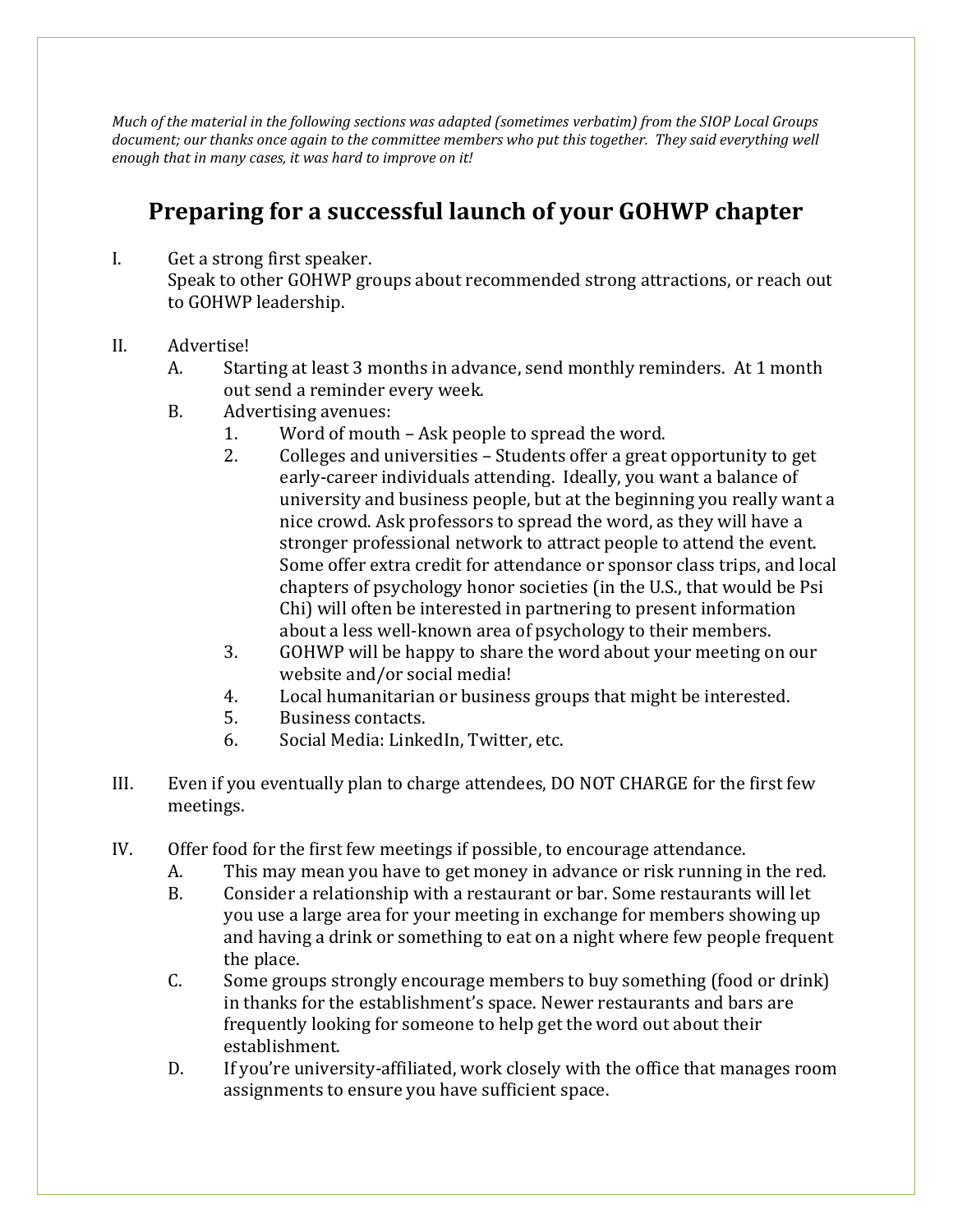- V. Have a virtual presence.
	- A. Consider a LinkedIn group, Google+, and/or a website.
	- B. Submit link to GOHWP to be added to our webpage. Contact [info@gohwp.org](mailto:info@gohwp.org)
	- C. Create plan for outreach and member recruitment.
	- D. Determine how often to email members (and about what). Use email sparingly. Avoid "sales" emails with product information. Use member emails to disseminate information that is useful to the member base.

# **Maintaining Your Chapter**

*It is important to keep your members engaged and keep the momentum that will undoubtedly be generated by your initial meeting. If you meet, and then nothing happens, your members will forget about you!*

- I. Membership management.
	- A. If you've got a smaller group, tracking with the spreadsheet mentioned earlier in this toolkit should be sufficient. (You can track whatever information is helpful to you; all that should be reported to GOHWP at the end of each calendar year are member names, email addresses, and membership status.)
	- B. If you have a larger group, you may need a more sophisticated method of managing your membership. Web-based tools are available for this. Two examples:
		- 1. [www.runmyclub.com](http://www.runmyclub.com/)
		- 2. [www.wildapricot.com](http://www.wildapricot.com/)
- II. Survivability.
	- A. Know your mission, live your mission. Make your mission statement part of all formal communications with the membership.
	- B. Make it educational. People need to get something out of the experience.
	- C. Pay attention to member needs. Although it may be more convenient, for example, to always schedule the same night of the week, your members may have very different schedules from your leadership team. SIOP's Local Groups committee suggests Tuesday through Thursday nights as the most effective. We think that is excellent guidance.
	- D. Make the rules clear. DO NOT ALLOW THE MEETINGS TO BECOME AN OPPORTUNITY FOR SALES PITCHES.
		- 1. Lots of people have good ideas about how to make work better. They should be heard. People and ideas are important. Products should never be the focus of a presentation, though, if the end-goal of the discussion is increasing sales. This is not the purpose of GOHWP.
		- 2. New research, hot topics in management, work/I-O psychology, and humanitarian aid, and so forth should be your focus.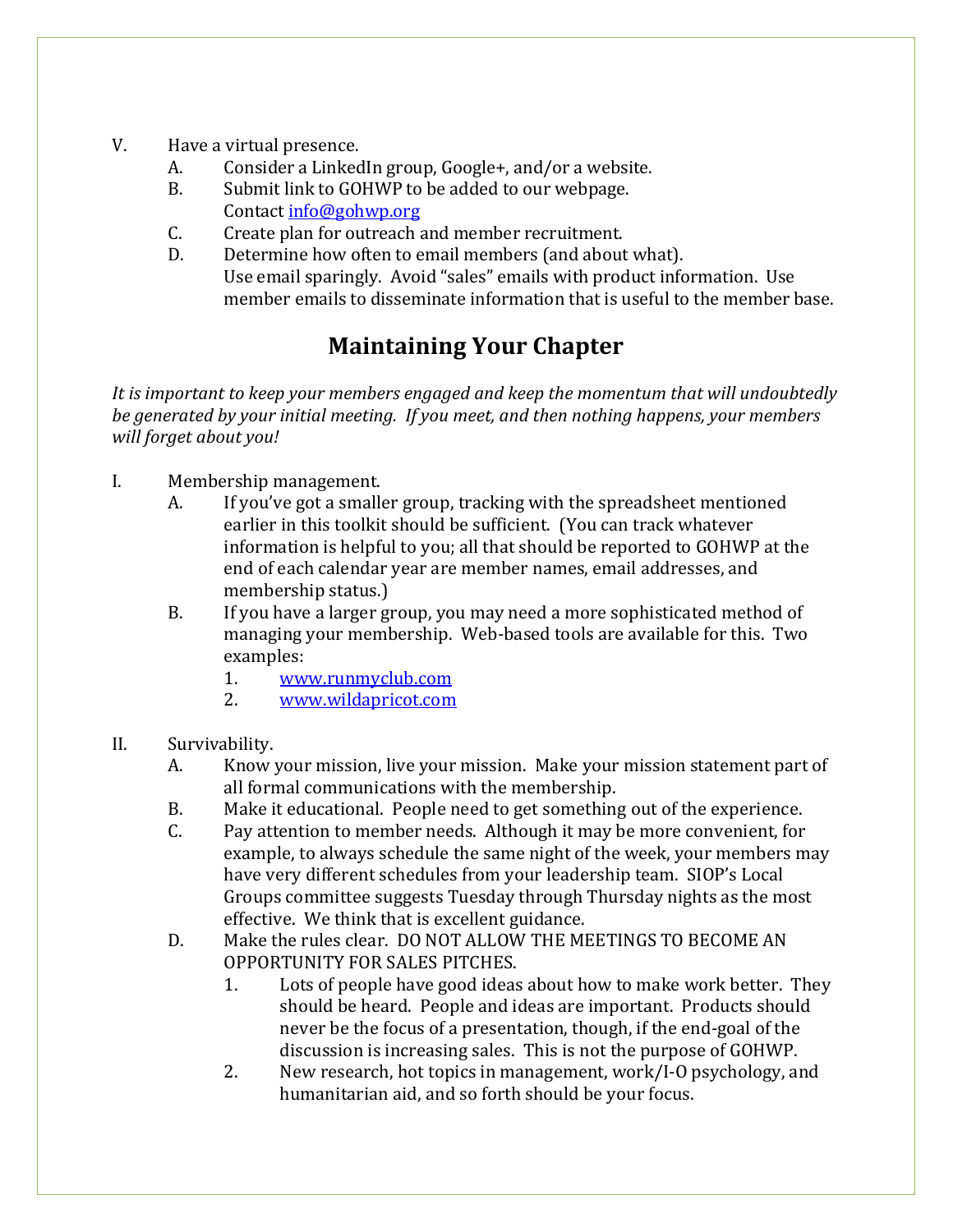- 3. Plan and execute volunteer activities. Give back! (More on this shortly.)
- III. Relationship with GOHWP.

Currently, there is no affiliation relationship with GOHWP for local groups. GOHWP supports the creation of local chapters and can offer help in establishing your group by:

- Helping to identify speakers;
- Locating a local HWP group that may already exist (or might have existed);
- Networking with local individuals who are interested in HWP to help get the club started.
- IV. Creating a local chapter on a limited budget (a few notes, some repeated because of importance).
	- A. *Social media* should be leveraged heavily. Use your networks, your members' networks, LinkedIn, etc. to communicate with members and potential members.
	- B. *Find a local venue* (e.g., restaurant or bar) that will allow you to meet for free.
		- 1. If you are at college/university, space should be free. If you aren't, partnering with a college/university may allow you to obtain sponsorship and get space at a free/reduced rate.
		- 2. Some colleges let you bring in your own food (cheaper than catering).
	- C. *Get speakers for free*. People are often very passionate about HWP and humanitarian issues in general, and will sometimes speak for free to help promote the field/raise visibility. If someone travels to speak to your group, though, you should offer to cover travel-related expenses.
	- D. *Don't charge* membership fees or guest fees to start.
- V. Volunteerism!
	- A. Non-profits/humanitarian organisations **always** need volunteers.
	- B. GOHWP encourages local chapters to seek out local and regional non-profits and volunteer your time.
		- 1. This volunteerism should be focused on meeting the organisation's needs.
		- 2. Pay attention to the workers and listen to their stories.
		- 3. If you have the chance to interact with clients (e.g., serving in a soup kitchen), remember that they are the reason you are there. Listen to their stories.
		- 4. You are not there to solve the organisation's staffing, training, or other problems. You are there to help them meet *their* needs on that day.
		- 5. Unsolicited advice is rarely appreciated. If you are asked for your observations, feel free to offer them, though.
	- C. Student-focused chapters should never attempt to provide any kind of professional services (e.g., consulting), but may seek out opportunities to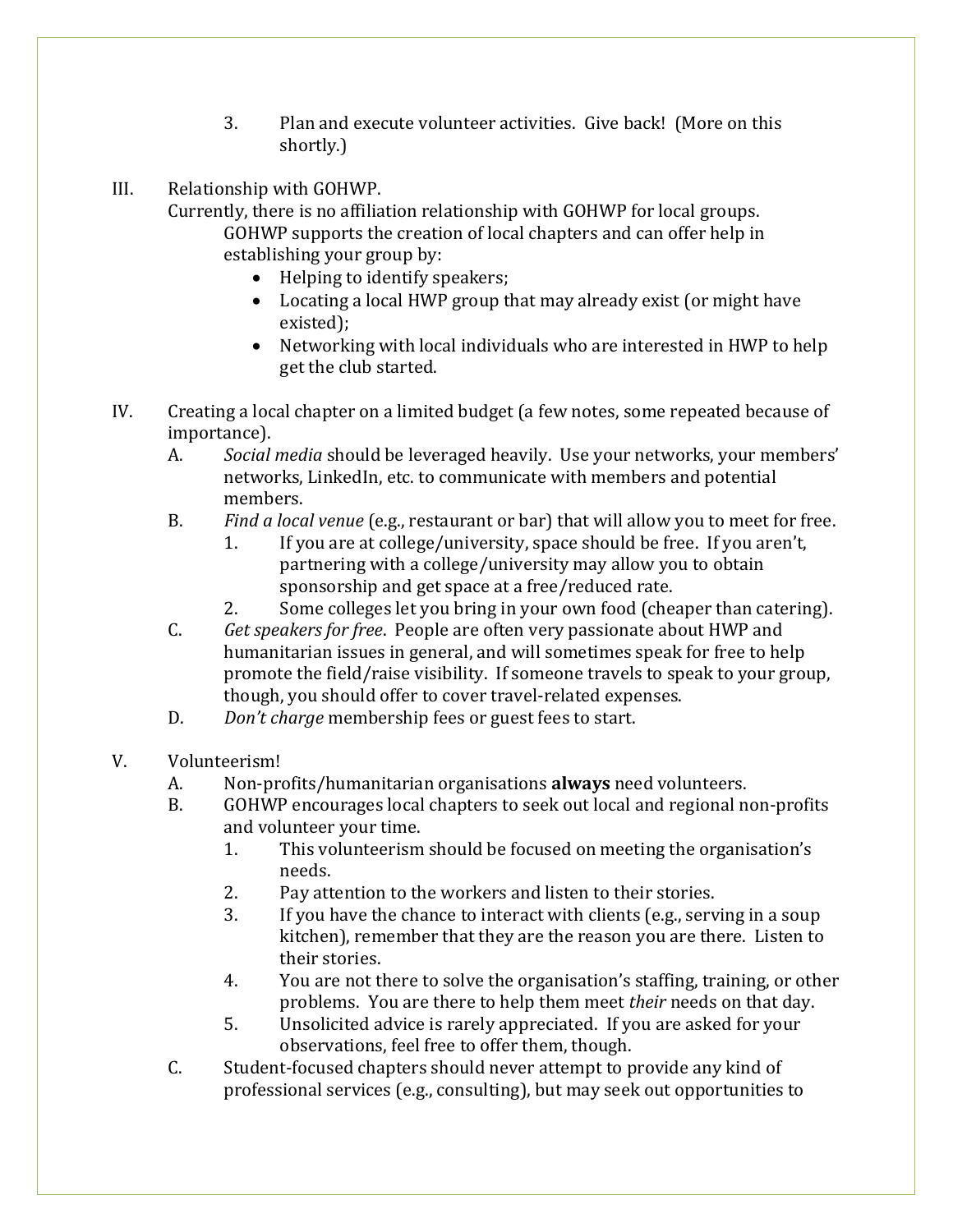volunteer with professionals who have the training and experience to offer such services.

- D. Write up your observations about the experience and share them with the GOHWP board and broader community of members! The board would be happy to post your "lessons learned" and thoughts about the type(s) of research that would be useful for organisations like the one you volunteered with on our website!
- E. One of the best things you can do, to build visibility for HWP, is to be a positive, helpful presence in your community.

#### VI. Organisational learning.

*As GOHWP chapters mature, they develop a wealth of information that is important to transfer to future GOHWP chapter members. Here are some suggestions for establishing continuity among chapter generations.*

- A. Continuity is key. Establish a GOHWP nomination and selection process that will allow for identification of new GOHWP members well before the outgoing GOHWP members leave the organisation. Ensure the old members meet with the new members to share information, brainstorm together, and pass information which can help the growth of the local chapter. Encourage officers/elected board members to create a document summarizing their portfolio and key lessons learned to pass on to their successors.
- B. Encourage chapter members to create programs and activities that can be perpetuated by future GOHWP members. Annual activities not only build a sense of community within your chapter, they can build lasting connections with local and regional non-profits that can do a lot of good!
- C. Create a repository (electronic and/or physical) to store valuable chapter information and history.